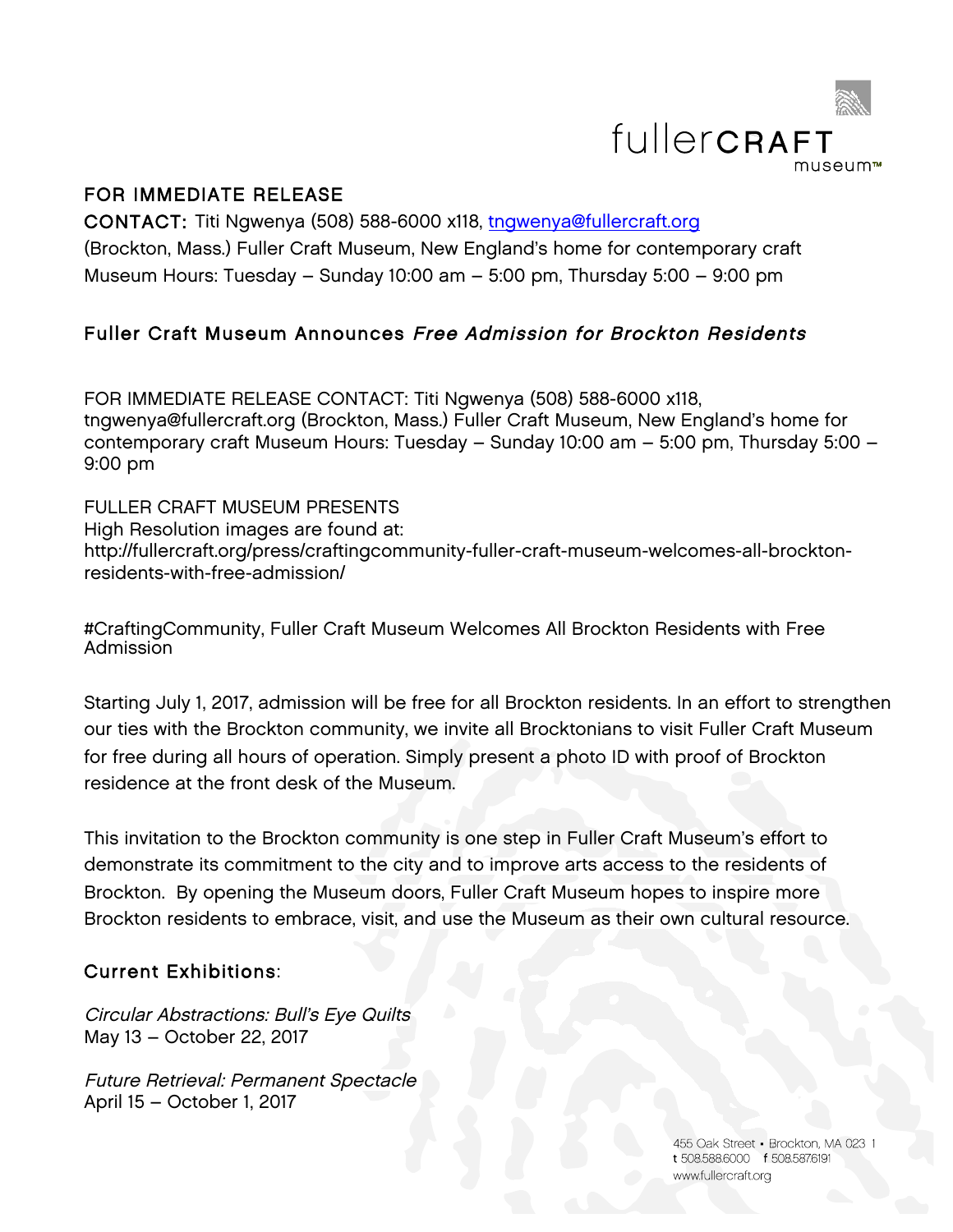Ellen Schiffman: The 52 Box Project March 25 – July 30, 2017

Living Traditions: The Handwork of PlymouthCRAFT March 18 – June 25, 2017

Playa Made: The Jewelry of Burning Man February 11 – June 4, 2017

What Remains: Wooden Quilt Sculptures of Laura Petrovich-Cheney October 29, 2016 – November 12, 2017

Cary Wolinsky: Fiber of Life October 8, 2016 – June 25, 2017

### Upcoming Exhibitions:

Amber Cowan: Re/Collection June 24 – October 8, 2017

Brockton Youth Creates Biennial July 15 – September 10, 2017

Parts and Labor: Print and Collage Works by Steven Ford August 5 – December 31, 2017

SHIFTS: Approaching Encaustic from All Angles September 30 – November 26, 2017

Gender Bend: Women in Wood, Men at the Loom October 21, 2017 – March 11, 2018

Mindful: Exploring Mental Health Through Art November 18, 2017 – April 22, 2018

Threads of Resistance December 9, 2017 – February 18, 2018

Revolution in the Making: The Pussyhat Project January 21 – May 20, 2018

Brother Thomas: Seeking the Sublime February 3 – May 13, 2018

Playtime in the Making May 19 – September 16, 2018

### About Fuller Craft Museum